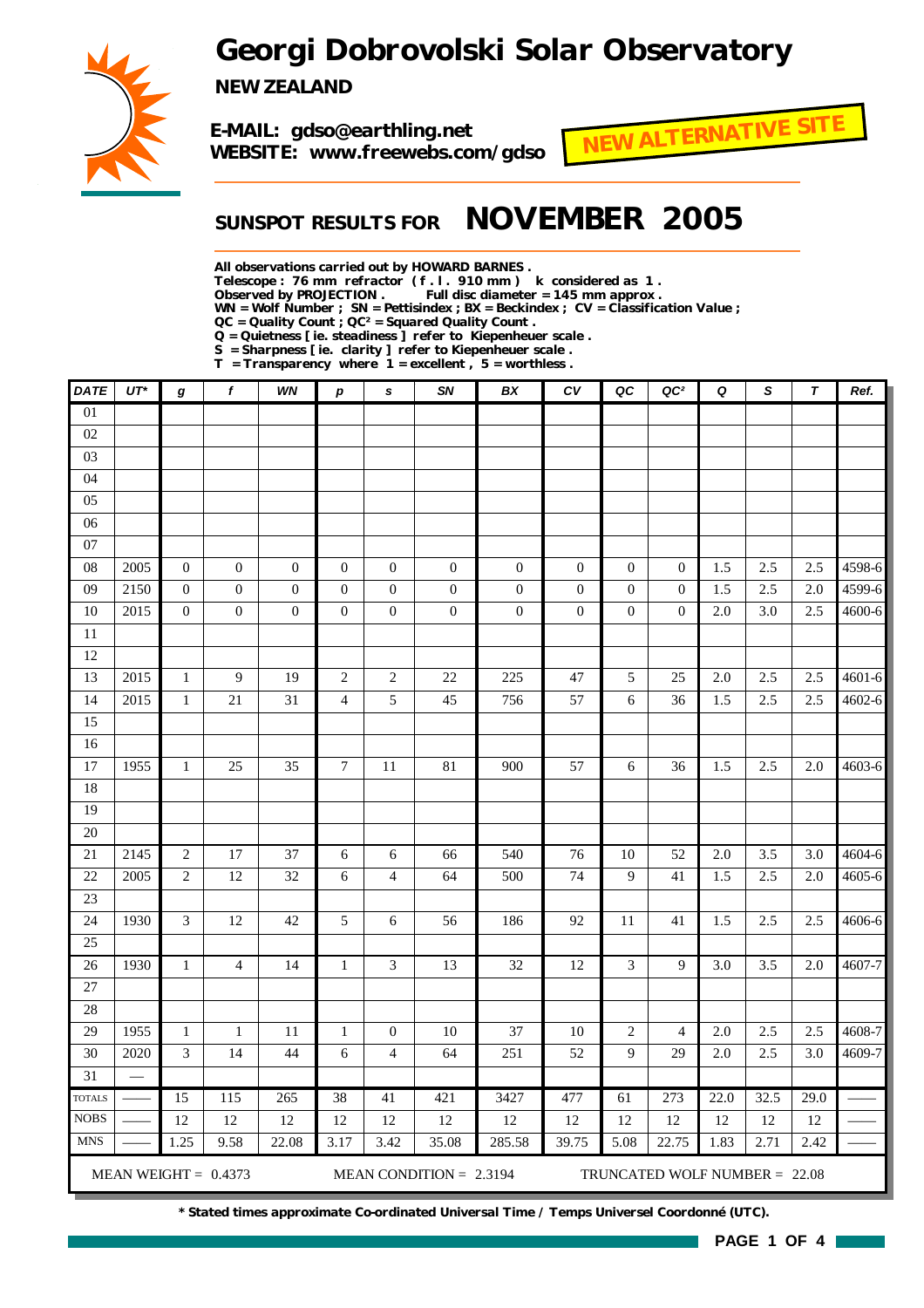## *Georgi Dobrovolski Solar Observatory*

## *SUNSPOT DISTRIBUTION & INTER-SOL INDICES FOR NOVEMBER 2005*

*All observations carried out by HOWARD BARNES .*

*Telescope : 76 mm refractor ( f . l . 910 mm ) .*

*Observed by PROJECTION . Full disc diameter = 145 mm approx . IS = Inter-Sol Index .*

*gr = number of multi-spot groups .*

*grfp = number of umbræ within penumbræ within the groups (gr) .*

*grf = number of non-penumbral spots within the groups (gr) .*

*efp = number of single penumbral spots .*

*ef = number of single non-penumbral spots .*

*Q = Quietness [ ie. steadiness ] refer to Kiepenheuer scale .*

*S = Sharpness [ ie. clarity ] refer to Kiepenheuer scale . T = Transparency where 1 = excellent , 5 = worthless .*

| DATE            | UT   | IS               | gr               | grfp             | grf              | efp              | ef               | Q       | ${\mathcal S}$ | $\overline{\tau}$ | Ref.       |
|-----------------|------|------------------|------------------|------------------|------------------|------------------|------------------|---------|----------------|-------------------|------------|
| $\overline{01}$ |      |                  |                  |                  |                  |                  |                  |         |                |                   |            |
| 02              |      |                  |                  |                  |                  |                  |                  |         |                |                   |            |
| 03              |      |                  |                  |                  |                  |                  |                  |         |                |                   |            |
| 04              |      |                  |                  |                  |                  |                  |                  |         |                |                   |            |
| 05              |      |                  |                  |                  |                  |                  |                  |         |                |                   |            |
| 06              |      |                  |                  |                  |                  |                  |                  |         |                |                   |            |
| $07\,$          |      |                  |                  |                  |                  |                  |                  |         |                |                   |            |
| ${\bf 08}$      | 2005 | $\boldsymbol{0}$ | $\boldsymbol{0}$ | $\boldsymbol{0}$ | $\boldsymbol{0}$ | $\boldsymbol{0}$ | $\boldsymbol{0}$ | 1.5     | 2.5            | 2.5               | 4598-6     |
| 09              | 2150 | $\boldsymbol{0}$ | $\boldsymbol{0}$ | $\boldsymbol{0}$ | $\boldsymbol{0}$ | $\boldsymbol{0}$ | $\boldsymbol{0}$ | 1.5     | 2.5            | 2.0               | 4599-6     |
| 10              | 2015 | $\boldsymbol{0}$ | $\boldsymbol{0}$ | $\boldsymbol{0}$ | $\boldsymbol{0}$ | $\boldsymbol{0}$ | $\boldsymbol{0}$ | $2.0\,$ | 3.0            | 2.5               | 4600-6     |
| 11              |      |                  |                  |                  |                  |                  |                  |         |                |                   |            |
| 12              |      |                  |                  |                  |                  |                  |                  |         |                |                   |            |
| 13              | 2015 | 10               | $\,1$            | $\boldsymbol{7}$ | $\sqrt{2}$       | $\boldsymbol{0}$ | $\boldsymbol{0}$ | $2.0\,$ | 2.5            | 2.5               | $4601 - 6$ |
| 14              | 2015 | $22\,$           | $\,1$            | 16               | $\mathfrak s$    | $\boldsymbol{0}$ | $\boldsymbol{0}$ | 1.5     | $2.5\,$        | $2.5\,$           | 4602-6     |
| 15              |      |                  |                  |                  |                  |                  |                  |         |                |                   |            |
| 16              |      |                  |                  |                  |                  |                  |                  |         |                |                   |            |
| $\overline{17}$ | 1955 | $26\,$           | $1\,$            | 14               | $11\,$           | $\boldsymbol{0}$ | $\boldsymbol{0}$ | 1.5     | $2.5\,$        | $2.0\,$           | 4603-6     |
| 18              |      |                  |                  |                  |                  |                  |                  |         |                |                   |            |
| 19              |      |                  |                  |                  |                  |                  |                  |         |                |                   |            |
| 20              |      |                  |                  |                  |                  |                  |                  |         |                |                   |            |
| $21\,$          | 2145 | 19               | $\sqrt{2}$       | $11\,$           | $\sqrt{6}$       | $\boldsymbol{0}$ | $\boldsymbol{0}$ | $2.0\,$ | 3.5            | 3.0               | 4604-6     |
| $22\,$          | 2005 | 14               | $\sqrt{2}$       | $\,8\,$          | $\overline{4}$   | $\boldsymbol{0}$ | $\boldsymbol{0}$ | 1.5     | 2.5            | $2.0$             | 4605-6     |
| 23              |      |                  |                  |                  |                  |                  |                  |         |                |                   |            |
| 24              | 1930 | 15               | $\mathfrak{Z}$   | $\sqrt{6}$       | $\sqrt{6}$       | $\boldsymbol{0}$ | $\boldsymbol{0}$ | 1.5     | 2.5            | 2.5               | 4606-6     |
| 25              |      |                  |                  |                  |                  |                  |                  |         |                |                   |            |
| 26              | 1930 | $\overline{5}$   | $\,1\,$          | $\,1$            | $\mathfrak{Z}$   | $\boldsymbol{0}$ | $\boldsymbol{0}$ | $3.0\,$ | 3.5            | $2.0\,$           | $4607 - 7$ |
| 27              |      |                  |                  |                  |                  |                  |                  |         |                |                   |            |
| 28              |      |                  |                  |                  |                  |                  |                  |         |                |                   |            |
| 29              | 1955 | $\,1\,$          | $\boldsymbol{0}$ | $\boldsymbol{0}$ | $\boldsymbol{0}$ | $\,1\,$          | $\boldsymbol{0}$ | $2.0\,$ | 2.5            | 2.5               | 4608-7     |
| 30              | 2020 | 16               | $\sqrt{2}$       | 9                | $\overline{4}$   | $\,1\,$          | $\boldsymbol{0}$ | $2.0\,$ | $2.5$          | $3.0\,$           | 4609-7     |
| 31              |      |                  |                  |                  |                  |                  |                  |         |                |                   |            |
| <b>TOTALS</b>   |      | 128              | 13               | 72               | 41               | $\overline{2}$   | $\overline{0}$   | 22.0    | 32.5           | 29.0              |            |
| $\rm{NOBS}$     |      | $12\,$           | $12\,$           | 12               | 12               | 12               | 12               | $12\,$  | 12             | $12\,$            |            |
| <b>MNS</b>      |      | 10.67            | 1.08             | 6.00             | 3.42             | 0.17             | 0.00             | 1.83    | 2.71           | 2.42              |            |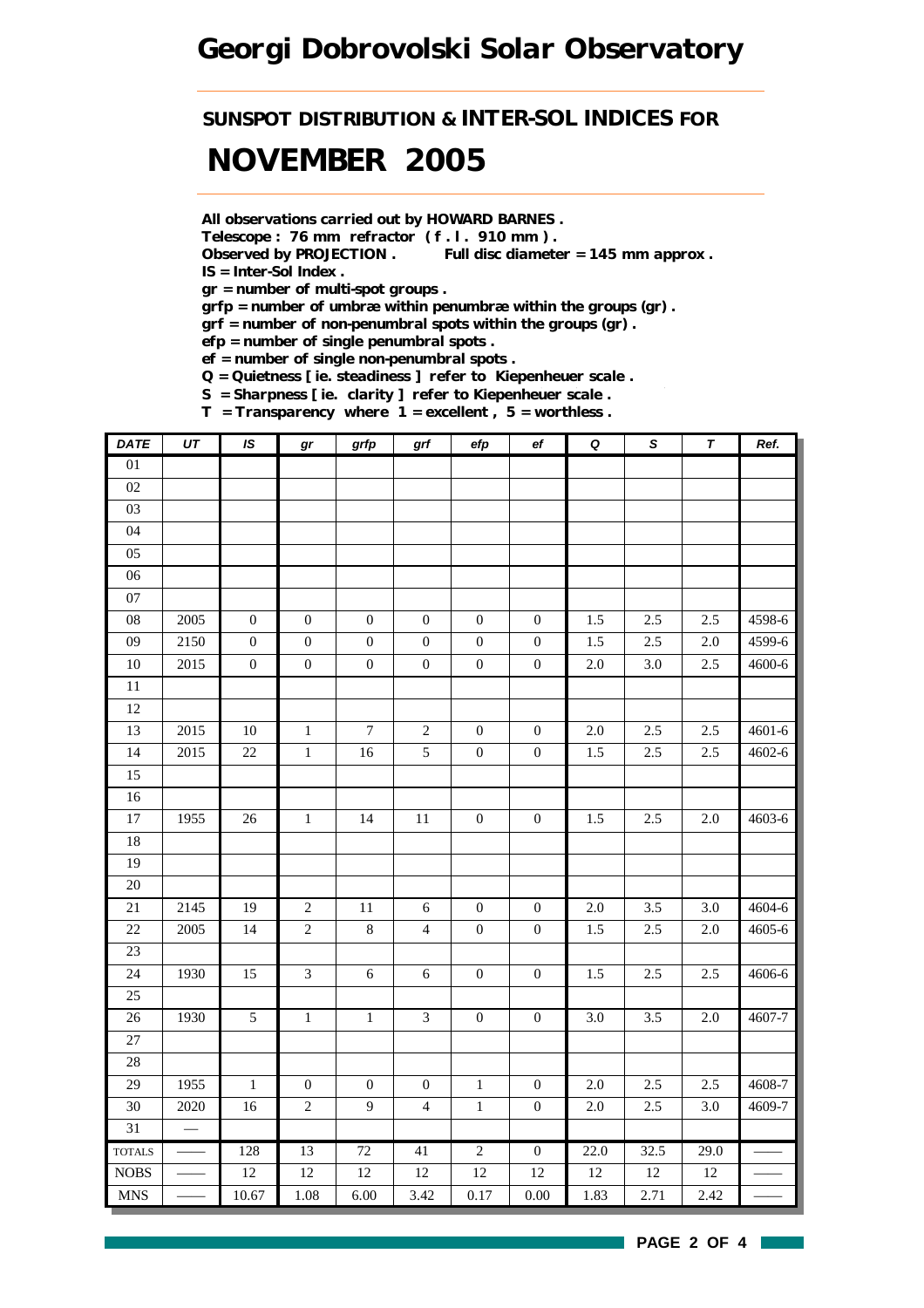### *SUNSPOT CENSUS BY CLASSIFICATION FOR*

# *NOVEMBER 2005*

*All observations carried out by HOWARD BARNES . Telescope : 76 mm refractor ( f . l . 910 mm ) . Full disc diameter = 145 mm approx . IF 2 OR MORE REGIONS ARE OF THE SAME CLASSIFICATION , THEN SUNSPOT COUNTS ARE SEPARATED BY SOLIDI ( / ) .*

| DATE                       | UT                       |                  | Α                |                  | В                |                  | $\pmb{C}$        |                  | D                                         |                  | Е                | $\pmb{\digamma}$<br>$\boldsymbol{H}$<br>G |                                     |                  |                  |                  | J                |                  |                  |
|----------------------------|--------------------------|------------------|------------------|------------------|------------------|------------------|------------------|------------------|-------------------------------------------|------------------|------------------|-------------------------------------------|-------------------------------------|------------------|------------------|------------------|------------------|------------------|------------------|
|                            |                          | g                | $\boldsymbol{f}$ | $\bm{g}$         | f                | $\boldsymbol{g}$ | f                | $\bm{g}$         | f                                         | $\boldsymbol{g}$ | f                | g                                         | f                                   | g                | $\mathbf f$      | $\bm{g}$         | f                | g                | f                |
| 01                         |                          |                  |                  |                  |                  |                  |                  |                  |                                           |                  |                  |                                           |                                     |                  |                  |                  |                  |                  |                  |
| 02                         |                          |                  |                  |                  |                  |                  |                  |                  |                                           |                  |                  |                                           |                                     |                  |                  |                  |                  |                  |                  |
| 03                         |                          |                  |                  |                  |                  |                  |                  |                  |                                           |                  |                  |                                           |                                     |                  |                  |                  |                  |                  |                  |
| 04                         |                          |                  |                  |                  |                  |                  |                  |                  |                                           |                  |                  |                                           |                                     |                  |                  |                  |                  |                  |                  |
| 05                         |                          |                  |                  |                  |                  |                  |                  |                  |                                           |                  |                  |                                           |                                     |                  |                  |                  |                  |                  |                  |
| 06                         |                          |                  |                  |                  |                  |                  |                  |                  |                                           |                  |                  |                                           |                                     |                  |                  |                  |                  |                  |                  |
| 07                         |                          |                  |                  |                  |                  |                  |                  |                  |                                           |                  |                  |                                           |                                     |                  |                  |                  |                  |                  |                  |
| 08                         | 2005                     | $\boldsymbol{0}$ | $\boldsymbol{0}$ | $\boldsymbol{0}$ | $\boldsymbol{0}$ | $\boldsymbol{0}$ | $\boldsymbol{0}$ | $\boldsymbol{0}$ | $\boldsymbol{0}$                          | $\overline{0}$   | $\boldsymbol{0}$ | $\boldsymbol{0}$                          | $\boldsymbol{0}$                    | $\mathbf{0}$     | $\boldsymbol{0}$ | $\boldsymbol{0}$ | $\boldsymbol{0}$ | $\boldsymbol{0}$ | $\boldsymbol{0}$ |
| 09                         | 2150                     | $\boldsymbol{0}$ | $\boldsymbol{0}$ | $\boldsymbol{0}$ | $\boldsymbol{0}$ | $\boldsymbol{0}$ | $\boldsymbol{0}$ | $\boldsymbol{0}$ | $\boldsymbol{0}$                          | $\boldsymbol{0}$ | $\boldsymbol{0}$ | $\boldsymbol{0}$                          | $\boldsymbol{0}$                    | $\mathbf{0}$     | $\boldsymbol{0}$ | $\boldsymbol{0}$ | $\boldsymbol{0}$ | $\boldsymbol{0}$ | $\boldsymbol{0}$ |
| 10                         | 2015                     | $\boldsymbol{0}$ | $\mathbf{0}$     | $\boldsymbol{0}$ | $\mathbf{0}$     | $\boldsymbol{0}$ | $\boldsymbol{0}$ | $\boldsymbol{0}$ | $\boldsymbol{0}$                          | $\mathbf{0}$     | $\boldsymbol{0}$ | $\boldsymbol{0}$                          | $\boldsymbol{0}$                    | $\boldsymbol{0}$ | $\mathbf{0}$     | $\boldsymbol{0}$ | $\overline{0}$   | $\boldsymbol{0}$ | $\boldsymbol{0}$ |
| 11                         |                          |                  |                  |                  |                  |                  |                  |                  |                                           |                  |                  |                                           |                                     |                  |                  |                  |                  |                  |                  |
| 12                         |                          |                  |                  |                  |                  |                  |                  |                  |                                           |                  |                  |                                           |                                     |                  |                  |                  |                  |                  |                  |
| 13                         | 2015                     | $\overline{0}$   | $\boldsymbol{0}$ | $\boldsymbol{0}$ | $\boldsymbol{0}$ | $\mathbf{0}$     | $\boldsymbol{0}$ | $\boldsymbol{0}$ | $\boldsymbol{0}$                          | $\mathbf{1}$     | 9                | $\boldsymbol{0}$                          | $\boldsymbol{0}$                    | $\boldsymbol{0}$ | $\mathbf{0}$     | $\boldsymbol{0}$ | $\overline{0}$   | $\boldsymbol{0}$ | $\boldsymbol{0}$ |
| 14                         | 2015                     | $\boldsymbol{0}$ | $\boldsymbol{0}$ | $\boldsymbol{0}$ | $\mathbf{0}$     | $\boldsymbol{0}$ | $\boldsymbol{0}$ | $\boldsymbol{0}$ | $\boldsymbol{0}$                          | $\boldsymbol{0}$ | $\boldsymbol{0}$ | $\mathbf{1}$                              | $21\,$                              | $\boldsymbol{0}$ | $\boldsymbol{0}$ | $\boldsymbol{0}$ | $\boldsymbol{0}$ | $\boldsymbol{0}$ | $\boldsymbol{0}$ |
| 15                         |                          |                  |                  |                  |                  |                  |                  |                  |                                           |                  |                  |                                           |                                     |                  |                  |                  |                  |                  |                  |
| 16                         |                          |                  |                  |                  |                  |                  |                  |                  |                                           |                  |                  |                                           |                                     |                  |                  |                  |                  |                  |                  |
| 17                         | 1955                     | $\overline{0}$   | $\boldsymbol{0}$ | $\boldsymbol{0}$ | $\boldsymbol{0}$ | $\boldsymbol{0}$ | $\boldsymbol{0}$ | $\boldsymbol{0}$ | $\boldsymbol{0}$                          | $\mathbf{0}$     | $\boldsymbol{0}$ | $\mathbf{1}$                              | 25                                  | $\boldsymbol{0}$ | $\boldsymbol{0}$ | $\boldsymbol{0}$ | $\overline{0}$   | $\boldsymbol{0}$ | $\boldsymbol{0}$ |
| 18                         |                          |                  |                  |                  |                  |                  |                  |                  |                                           |                  |                  |                                           |                                     |                  |                  |                  |                  |                  |                  |
| 19<br>20                   |                          |                  |                  |                  |                  |                  |                  |                  |                                           |                  |                  |                                           |                                     |                  |                  |                  |                  |                  |                  |
| 21                         | 2145                     | $\boldsymbol{0}$ | $\boldsymbol{0}$ | $\boldsymbol{0}$ | $\boldsymbol{0}$ | $\mathbf{0}$     | $\boldsymbol{0}$ | $\mathbf{1}$     | $\overline{4}$                            | $\boldsymbol{0}$ | $\boldsymbol{0}$ | $\mathbf{1}$                              | 13                                  | $\boldsymbol{0}$ | $\boldsymbol{0}$ | $\boldsymbol{0}$ | $\boldsymbol{0}$ | $\boldsymbol{0}$ | $\boldsymbol{0}$ |
| 22                         | 2005                     | $\boldsymbol{0}$ | $\boldsymbol{0}$ | $\boldsymbol{0}$ | $\mathbf{0}$     | $\mathbf{0}$     | $\mathbf{0}$     | $\boldsymbol{0}$ | $\boldsymbol{0}$                          | $\mathbf{1}$     | $\overline{4}$   | $\boldsymbol{0}$                          | $\boldsymbol{0}$                    | $\mathbf{1}$     | 8                | $\boldsymbol{0}$ | $\mathbf{0}$     | $\boldsymbol{0}$ | $\boldsymbol{0}$ |
| 23                         |                          |                  |                  |                  |                  |                  |                  |                  |                                           |                  |                  |                                           |                                     |                  |                  |                  |                  |                  |                  |
| 24                         | 1930                     | $\boldsymbol{0}$ | $\boldsymbol{0}$ | $\mathbf{0}$     | $\boldsymbol{0}$ | $\mathbf{1}$     | $\mathfrak{Z}$   | $\sqrt{2}$       | 4/5                                       | $\boldsymbol{0}$ | $\boldsymbol{0}$ | $\boldsymbol{0}$                          | $\boldsymbol{0}$                    | $\mathbf{0}$     | $\boldsymbol{0}$ | $\boldsymbol{0}$ | $\boldsymbol{0}$ | $\boldsymbol{0}$ | $\boldsymbol{0}$ |
| 25                         |                          |                  |                  |                  |                  |                  |                  |                  |                                           |                  |                  |                                           |                                     |                  |                  |                  |                  |                  |                  |
| 26                         | 1930                     | $\boldsymbol{0}$ | $\overline{0}$   | $\mathbf{0}$     | $\mathbf{0}$     | $\mathbf{1}$     | $\overline{4}$   | $\boldsymbol{0}$ | $\boldsymbol{0}$                          | $\mathbf{0}$     | $\mathbf{0}$     | $\boldsymbol{0}$                          | $\boldsymbol{0}$                    | $\mathbf{0}$     | $\mathbf{0}$     | $\boldsymbol{0}$ | $\overline{0}$   | $\mathbf{0}$     | $\boldsymbol{0}$ |
| 27                         |                          |                  |                  |                  |                  |                  |                  |                  |                                           |                  |                  |                                           |                                     |                  |                  |                  |                  |                  |                  |
| 28                         |                          |                  |                  |                  |                  |                  |                  |                  |                                           |                  |                  |                                           |                                     |                  |                  |                  |                  |                  |                  |
| 29                         | 1955                     | $\boldsymbol{0}$ | $\boldsymbol{0}$ | $\boldsymbol{0}$ | $\boldsymbol{0}$ | $\boldsymbol{0}$ | $\boldsymbol{0}$ | $\boldsymbol{0}$ | $\boldsymbol{0}$                          | $\boldsymbol{0}$ | $\boldsymbol{0}$ | $\boldsymbol{0}$                          | $\boldsymbol{0}$                    | $\boldsymbol{0}$ | $\boldsymbol{0}$ | $\boldsymbol{0}$ | $\boldsymbol{0}$ | $\mathbf{1}$     | $\mathbf{1}$     |
| 30                         | 2020                     | $\boldsymbol{0}$ | $\boldsymbol{0}$ | $\boldsymbol{0}$ | $\boldsymbol{0}$ | $\mathbf{1}$     | $\overline{c}$   | $\mathbf{1}$     | 11                                        | $\boldsymbol{0}$ | $\boldsymbol{0}$ | $\boldsymbol{0}$                          | $\boldsymbol{0}$                    | $\boldsymbol{0}$ | $\boldsymbol{0}$ | $\boldsymbol{0}$ | $\boldsymbol{0}$ | $\mathbf{1}$     | $\mathbf{1}$     |
| 31                         | $\overline{\phantom{0}}$ |                  |                  |                  |                  |                  |                  |                  |                                           |                  |                  |                                           |                                     |                  |                  |                  |                  |                  |                  |
| $\overline{\text{TOTALS}}$ |                          | $\boldsymbol{0}$ | $\boldsymbol{0}$ | $\boldsymbol{0}$ | $\boldsymbol{0}$ | $\mathbf{3}$     | $\overline{9}$   | $\overline{4}$   | $24\,$                                    | $\sqrt{2}$       | $13\,$           | $\overline{\mathbf{3}}$                   | 59                                  | $\mathbf{1}$     | $\,$ 8 $\,$      | $\boldsymbol{0}$ | $\boldsymbol{0}$ | $\overline{2}$   | $\sqrt{2}$       |
|                            |                          |                  |                  |                  |                  |                  |                  |                  | REGIONAL PERCENTAGES                      |                  |                  |                                           |                                     |                  |                  |                  |                  |                  |                  |
| $\boldsymbol{\mathsf{A}}$  |                          |                  | $\, {\bf B}$     |                  | $\mathsf C$      |                  | ${\bf D}$        |                  | ${\bf E}$                                 |                  | $\mathbf F$      | ${\bf G}$                                 | $\, {\rm H}$                        |                  |                  | $\bf J$          |                  |                  | $2\,\mathrm g$   |
| $0.0\,$                    |                          |                  | $0.0\,$          |                  | $20.0\,$         |                  | 26.7             |                  | 13.3                                      |                  | $20.0\,$         | 6.7                                       | $0.0\,$                             |                  |                  | 13.3             |                  |                  | 15               |
|                            |                          |                  |                  |                  |                  |                  |                  |                  |                                           |                  |                  |                                           |                                     |                  |                  |                  |                  |                  |                  |
|                            |                          |                  |                  |                  | $NOBS = 12$      |                  |                  |                  | $\frac{\text{p}}{\text{s}}$ mean = 2.7407 |                  |                  |                                           | $f / g$ mean = 9.2407               |                  |                  |                  |                  |                  |                  |
|                            |                          |                  |                  |                  |                  |                  |                  |                  | $\frac{1}{p}$ / g mean = 2.5333           |                  |                  |                                           | $\frac{1}{\pi}$ f / g mean = 7.6667 |                  |                  |                  |                  |                  |                  |
|                            |                          |                  |                  |                  |                  |                  |                  |                  | GROUP COMPLEXITY INDEX $(GCI) = 10.2000$  |                  |                  |                                           |                                     |                  |                  |                  |                  |                  |                  |